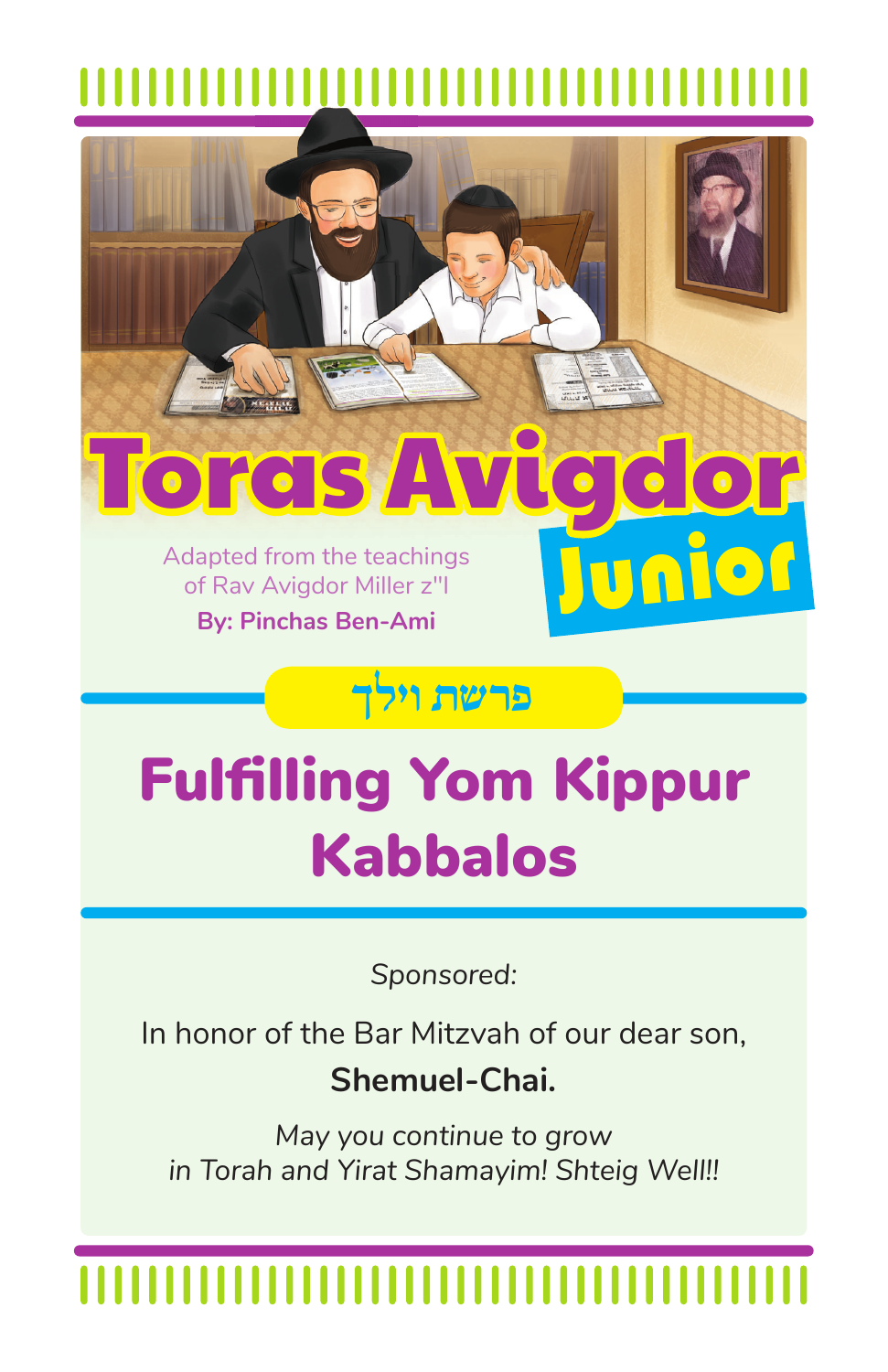### Parshas Vayeilech

## **Fulfilling Yom Kippur Kabbalos**

Dovid came back from Shacharis on Erev Yom Kippur. As he sat down to eat breakfast, he said something very interesting to his mother: "Mommy, I'm done with aveiros. I don't plan on doing aveiros ever again!" Dovid's rebbi at yeshiva had really inspired the boys during the last few days of the Aseres Y'mei Teshuvah and Dovid was really serious — he meant business this year!

"Dovid, that's beautiful!" said his mother. "I'm so proud of you! I hope Hashem helps you fulfill your words because that's a big kabbalah, a big resolution to make! But do you really mean it?" his mother asked.

"Well, tomorrow on Yom Kippur I'm getting a clean slate. And I've decided I'm not going to mess it up ever again."

"You know, Dovid, you remind me of a story I once heard about a man named Shmelke Nuta. Did I ever tell you the story before? One erev Shabbos, Shmelke Nuta came home from work and he saw that his wife had a very worried look on her face.

"'We're having a bit of trouble,' she said urgently. 'The pipe under the sink is leaking pretty bad. I put a pan under the sink but it's filling up quickly!'

"So Shmelke Nuta ran over to the closet, took out his little toolbox, found the wrench he needed, and quickly got to work under the sink. Shmelke Nuta had once bought a book called *Plumbing for Dummies*, but he didn't actually bother opening it. Even though he wasn't an expert plumber, or even close to an expert plumber, he remembered the rule "righty-tighty, lefty-loosy," and he figured that knowing that rule plus some good intentions would be enough.

### 2 | Toras Avigdor Junior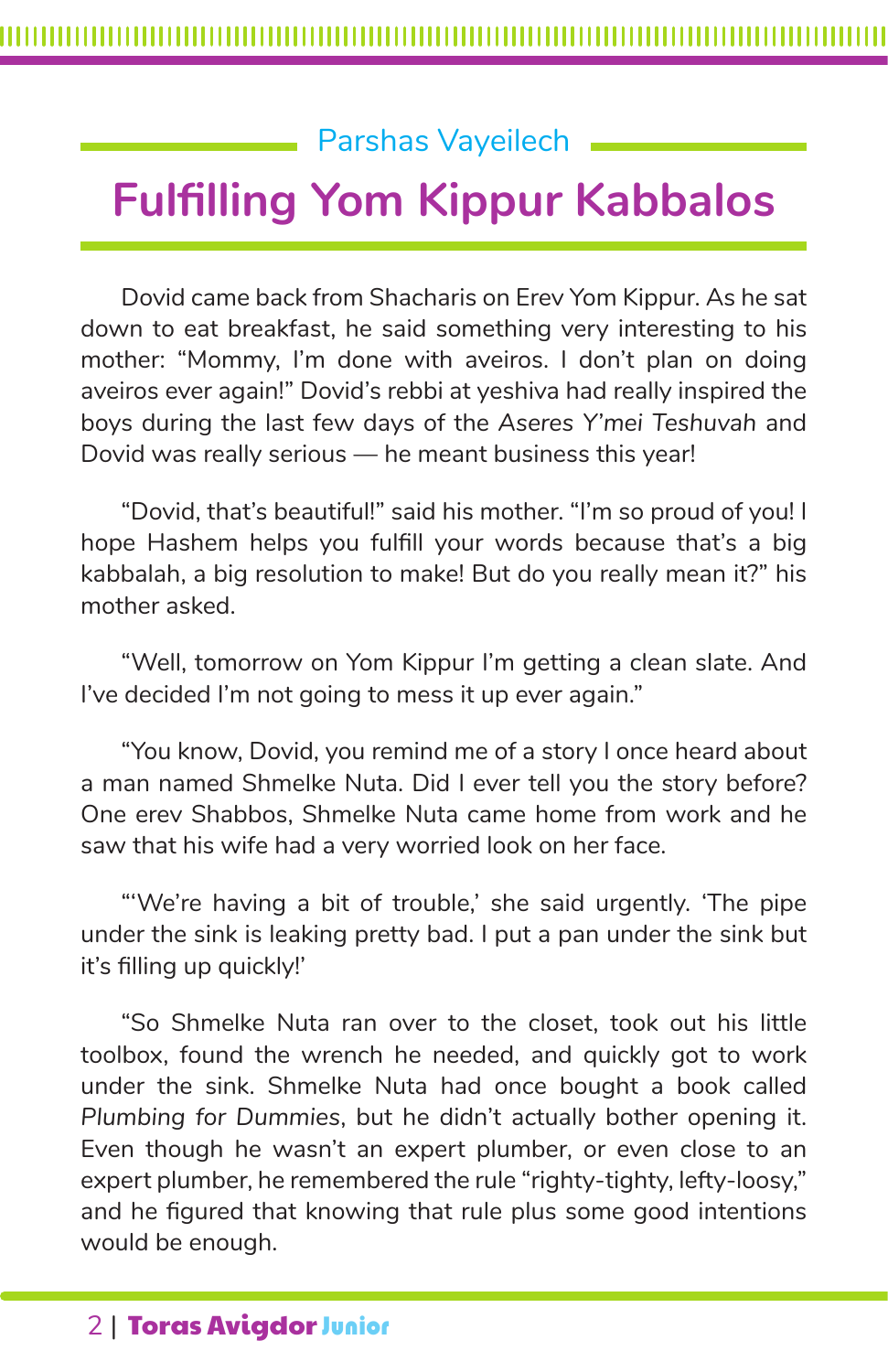"'Don't forget: righty-tighty,' Shmelke Nuta said to himself as he stuck his head into the cabinet under the sink and got to work while his wife whispered a *kapitel Tehillim* under her breath. A few seconds later she heard her husband say, 'Uh oh! Oh, no! Oh, my! Ribbono Shel Olam — help me, please!' and soon the whole floor was flooded!

"Now, I don't have to tell you that Mrs. Shmelke Nuta was not too excited to see the water slowly making its way toward their living room carpet. Not only had her husband not fixed the problem, he had made it worse! Shmelke Nuta didn't know what to do. He said to his wife, 'I promise you, from now on I'll be the best handyman. I'll be better than any plumber!'

"'Really?! How is that going to happen?'

"'What do you mean? You don't trust me?! I told you I'll be a good plumber; I won't mess up anymore! I'm done with making mistakes. I don't plan on doing things wrong ever again.'



*Dressing as a plumber won't make you a plumber...*